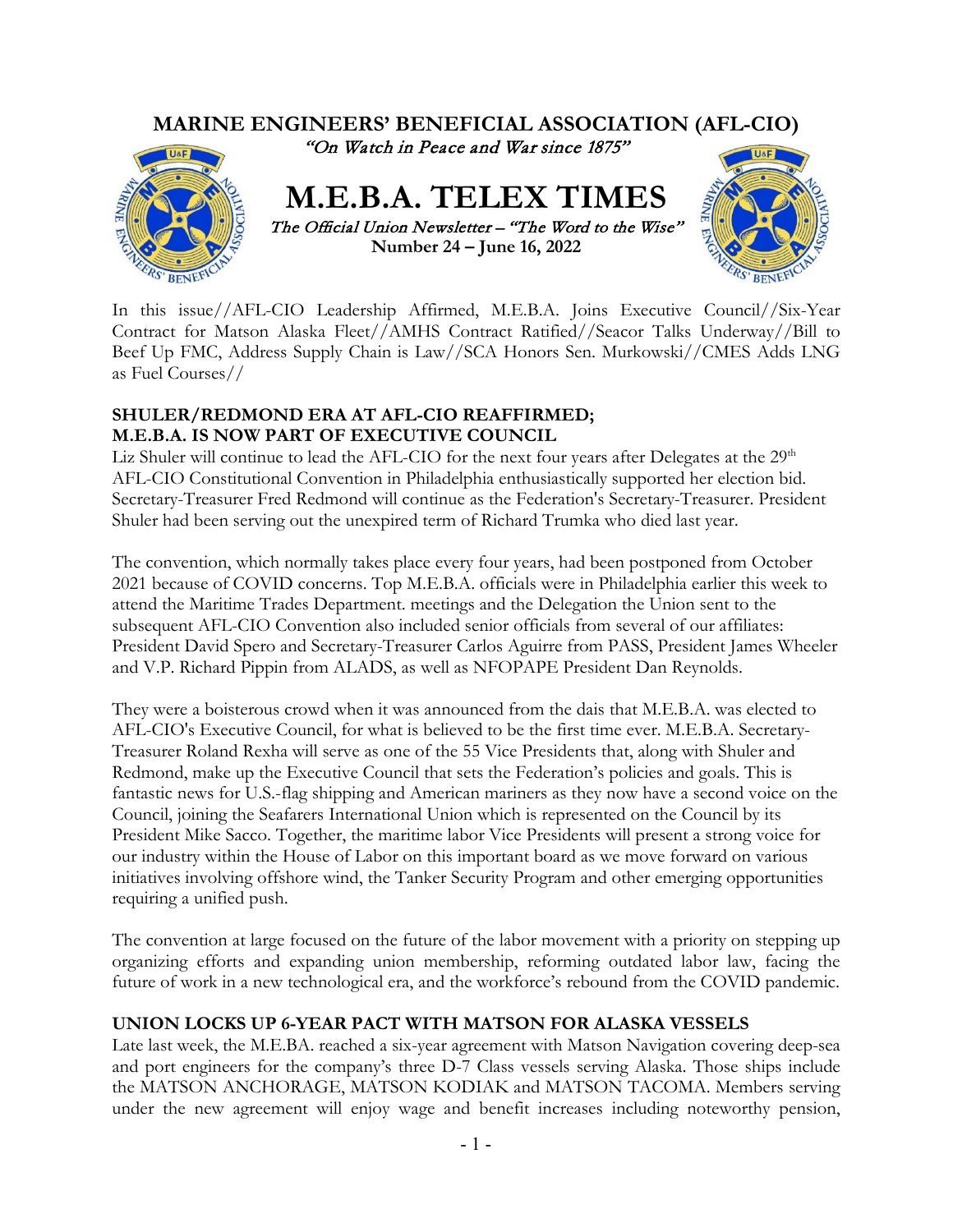training and work rule improvements. Following its ratification by members at the June membership meetings, the new agreements went into effect on June 16<sup>th</sup> and will continue until June 15, 2028.

Executive Vice President Claudia Cimini headed up negotiations along with Seattle Branch Agent Jeff Duncan, Patrolmen Max Alper and Kevin Cross, as well as rank-and-file members Gartz Gould, Kevin Wray and Alan Arnesen.

### **NEW ALASKA MARINE HIGHWAY SYSTEM CONTRACT FINALIZED**

Members sailing in the Alaska Marine Highway System have ratified a new agreement recently secured by M.E.B.A. negotiators with the State of Alaska. M.E.B.A. represents licensed engineers in the fleet. The agreement goes into effect on July 1 and runs until June 30, 2025. The agreement holds the line on jurisdictional issues, simplifies travel, and improves wages and the penalty rate among other things. It also ties the third-year wage increase to the Anchorage CPI-U which will provide an above average increase for our members.

Seattle Branch Agent Jeff Duncan brought the new agreement to fruition with contributions from Juneau Rep. Ben Goldrich, administrative help from WSF Rep. Eric Winge and a hardworking rankand-file team including Patrick McManus, Eric Downer, Josh Chevalier, Chris Brooks and Phil Brand, among others.

### **SEACOR TALKS UNDERWAY**

M.E.B.A. negotiators are making good progress in talks with Seacor/Waterman for a new Collective Bargaining Agreement covering licensed engineers for the Pure Car/Truck Carriers (PC/TCs) GREEN COVE, GREEN LAKE, GREEN POINT, GREEN RIDGE, as well as the heavylift vessels OCEAN GIANT and OCEAN GLADIATOR.

Discussions took place in Fort Lauderdale, FL on Thursday and Friday of last week. The M.E.B.A. negotiating team is led by Gulf Coast Vice President Adam Smith, along with Tampa Branch Agent Nicole Greenway, HQ Contracts Officer Mark Gallagher and rank-and-file members Eric White, Doug Berdel and Pat Lowe. Talks will continue later this month.

## **BILL TO TACKLE SHIPPING BACKLOGS, BEEF UP FMC IS NOW LAW**

A bi-partisan bill to fix supply chains and ease shipping backlogs was signed by the President soon after the House approved it this week, following the bill's Senate passage. The Ocean Shipping Reform Act will also give new powers to the Federal Maritime Commission to make it a more effective regulating agency able to crack down on adverse carrier practices. Senators Amy Klobuchar (D-MN) and John Thune (R-SD) introduced the bill in the Senate and Reps. John Garamendi (D-CA) and Dusty Johnson (R-SD) led the charge in the House.

Sen. Thune noted, "The common-sense improvements made by this bill will provide the FMC with the tools necessary to address unreasonable practices by ocean carriers and hold them accountable for any bad-faith efforts that disenfranchise American producers…Especially as Americans continue to grapple with record-high inflation, this legislation would also benefit consumers by promoting the efficiency of the supply chain."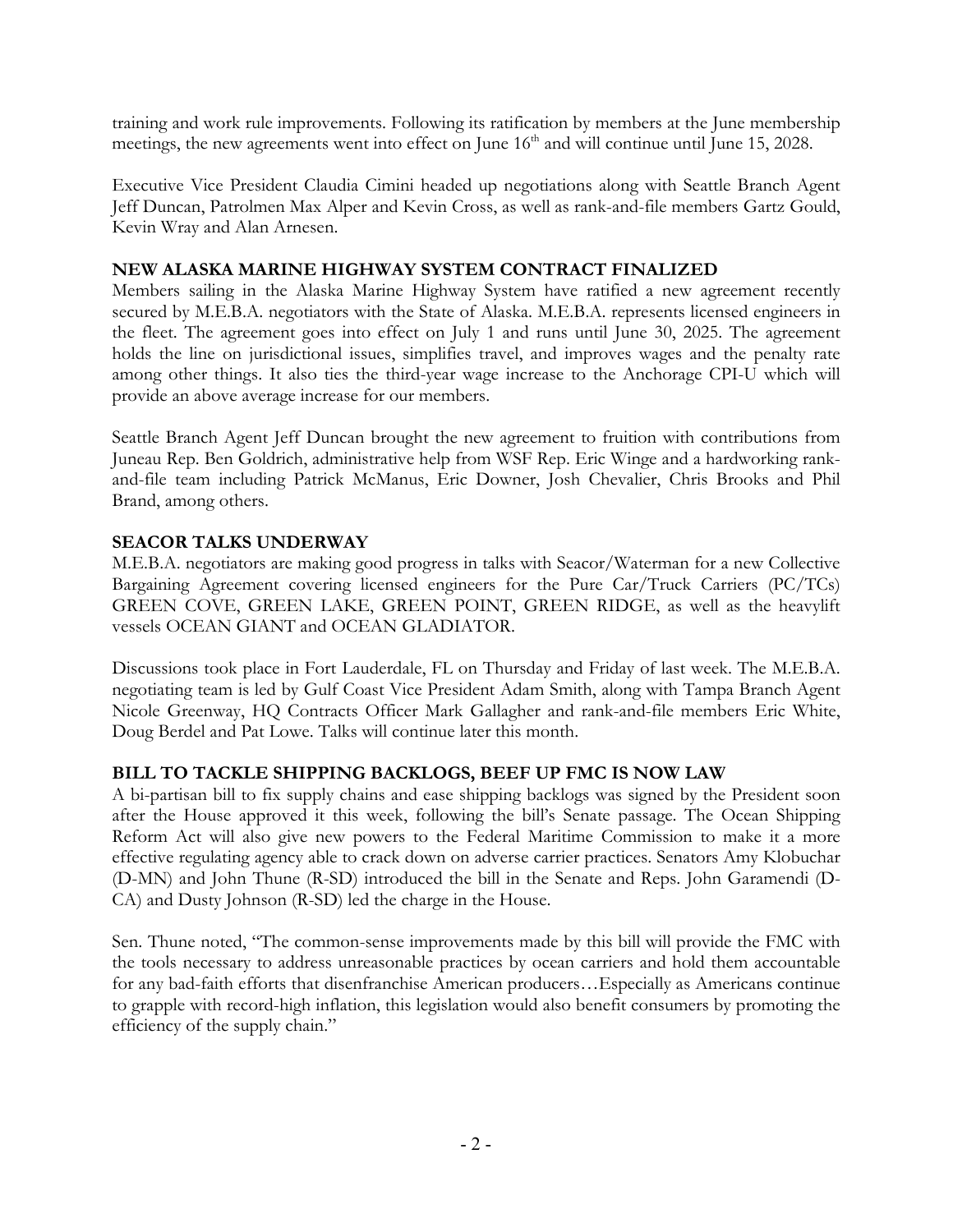The Ocean Shipping Reform Act would:

- Require ocean carriers to certify that late fees known as "detention and demurrage" charges — comply with federal regulations or face penalties;
- Shift burden of proof regarding the reasonableness of detention or demurrage charges from the invoiced party to the ocean carrier;
- Prohibit ocean carriers from unreasonably declining shipping opportunities for U.S. exports, as determined by the FMC in new required rulemaking;
- Require ocean common carriers to report to the FMC each calendar quarter on total import/export tonnage and 20-foot equivalent units (loaded/empty) per vessel that makes port in the U.S.;
- Authorize the FMC to self-initiate investigations of ocean common carrier's business practices and apply enforcement measures, as appropriate; and
- Establish new authority for the FMC to register shipping exchanges.

# **SCA HONORS SEN. MURKOWSKI**

The Shipbuilders Council of America (SCA), representing the U.S. shipbuilding, maintenance and repair industry, has honored U.S. Senator Lisa Murkowski (R-Alaska) with its Maritime Leadership Award.

The award is given each year to national leaders or elected officials who demonstrate exemplary dedication and support for the nearly 400,000 men and women who serve in America's shipyards and throughout the domestic industrial base. Sen. Murkowski sits on the U.S. Senate Appropriations Committee, where she has advanced policies to strengthen investments in Navy force structure and Coast Guard shipbuilding programs as well as building a new full fleet of arctic security vessels like the polar icebreakers.

## **CMES ADDS MORE LNG COURSES TO SCHEDULE**

The Calhoon M.E.B.A. Engineering School (CMES) has added more "LNG as a Fuel (Combined Basic & Advanced IGF Code Operations)" courses to its 2022 schedule and extended them into four-day classes. The required assessments necessitated extending the class so that it now runs from Monday to Thursday. The newly added courses will take place from: September 12 – 15; October 17 – 20; October 24 – 27; and November 28 – December 1.

The course meets new mandatory minimum requirements in the STCW Convention and Code for the training and qualifications of relevant personnel on ships. Successful completion helps prepare licensed mariners to apply for the IGF Code Operations Endorsement issued by the NMC. Interactive classroom lectures and computer-based simulations include a review of the properties of LNG and basic laws of thermodynamics. Additionally, students will focus on LNG bunkering operational considerations, LNG system design, safety requirements, pollution prevention and hazard controls. Classroom learning objectives are supplemented by simulation demonstrations and assessments. Applications may be sent via the CMES website (mebaschool.org), faxed to (410) 822 7220, or emailed to [applications@mebaschool.org](mailto:applications@mebaschool.org)